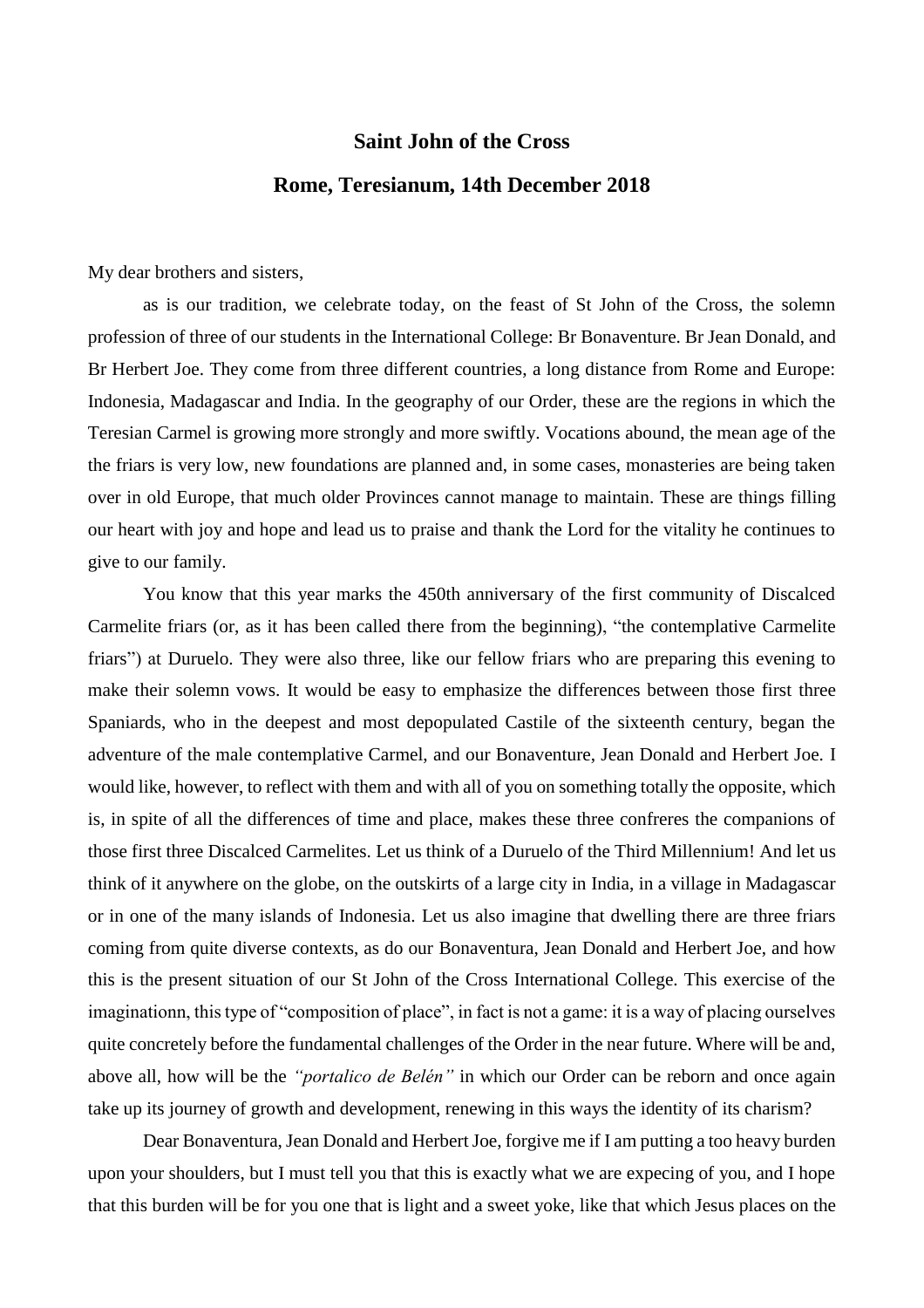shoulders of his disciples. We are expecting this from you and from your communities, from your circumscriptions, but at the same time we are here to offer you all of our support: not just our prayer, but also our experience and our presence, if this can be of help to you.

Probably the Duruelo of the Third Millennium ought to be the exact contrary of that first community, which was, of neccesity, strictly "monocultural". Perhaps today, if we unite together in addressing the fatigue of the diversity of our cultures and our histories, we could find a meeting point that is not mundane, nor aimed at ensuring the efficiency of an ecclesiastical institution, but to testify to the action of the spirit in our flesh.

In this sense, for us there can be no higher nor greater teacher than St John of the Cross. If we try to read him from this perspective, we can discover a new facet of his up-to-dateness and prophetism: the breaking down of barriers, the overcoming of frontiers. In a world that tends, out of fear and selfishness, to close in upon itself into cultural and social ghettos, in spaces of reassuring similarity, John of the Cross speaks to us of open horizons, infinite, in which the spirit of mankind flies without letting itself be trapped by small beauties and known tastes, that now, for the person, have already lost taste:

| "Sabor de bien que es finito, | "Delight in the world's good things |
|-------------------------------|-------------------------------------|
| Lo más que puede llegar       | at the very most                    |
| Es cansar el apetito          | can only tire the appetite          |
| Y estragar el paladar;        | and spoil the palate;               |
| y asi, por toda dolzura       | and so, not for all of sweetness    |
| nunca yo me perderé,          | will I ever lose myself,            |
| sino por un no sé qué         | but for I-don't-know-what           |
| que se halla por ventura."    | which is so gladly found."          |

I know that this is a huge challenge: to leave aside known pleasures, satisfactions that are reassuring, to go in search of something that you cannot even define and that we are not sure to find, because they are left aside in the chance of finding. But it is only in this way that a new Duruelo can be born. This is the "John of the Cross option", totally diverse from the "Benedict option", that is having such success in certain religious environments. Here we are not dealing with learning to build solid dry walls with well squared stones, but to fly,

| "Volé tan alto tan alto,     | "I flew so high so high, |
|------------------------------|--------------------------|
| que le di a la caza alcance" | that I reached the prey" |